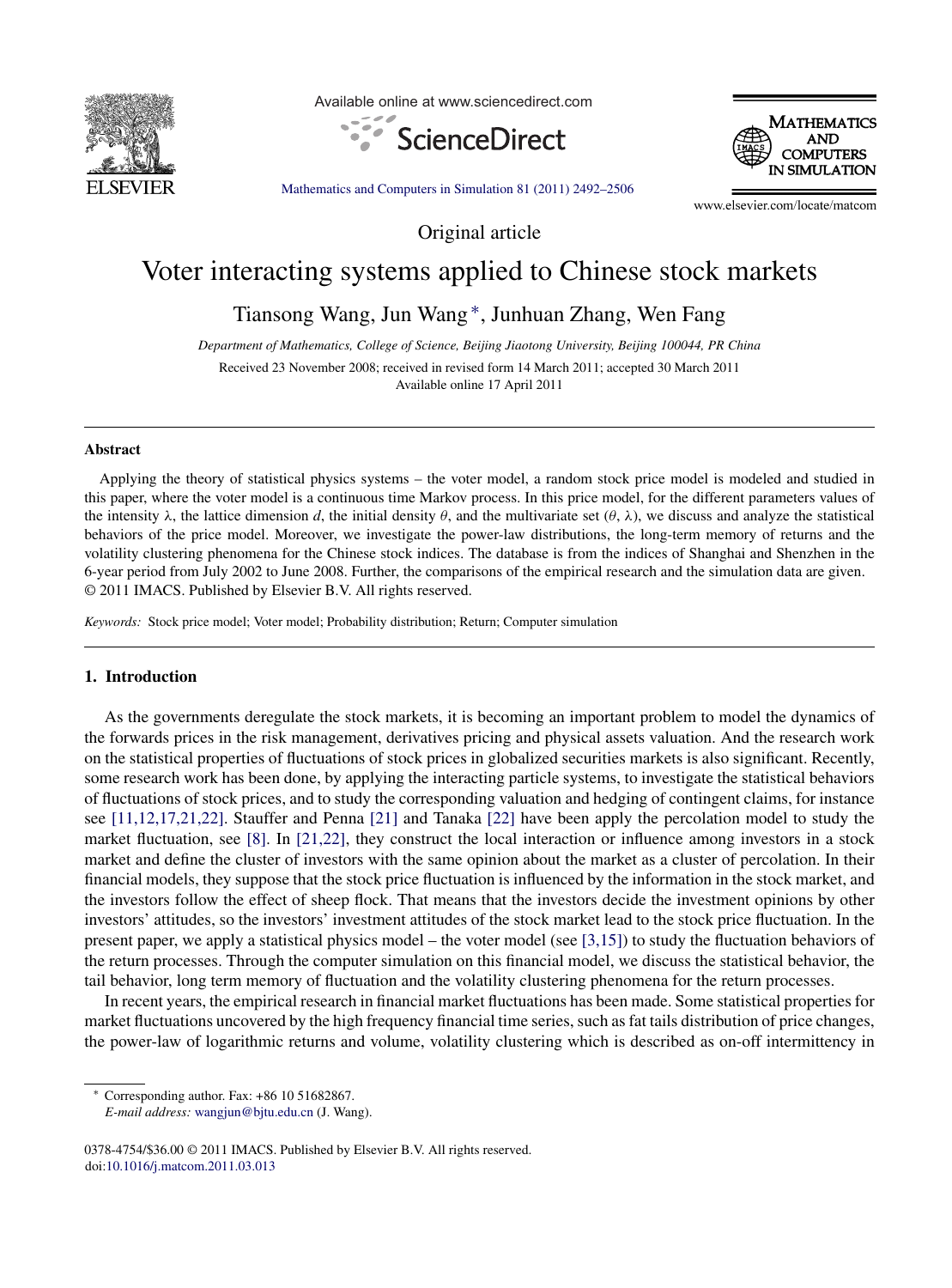

Fig. 1. The chart of the voter model.

literature of nonlinear dynamics, and multifractality of volatility, etc., see [\[1,5–7,9,10,12,14,16–19\].](#page--1-0) China has two stock markets, Shanghai Stock Exchange and Shenzhen Stock Exchange, and the indices studied in this paper are Shanghai Stock Exchange Composite Index (SSECI) and Shenzhen Stock Exchange Component Index (SZSECI). These two indices play an important role in Chinese stock markets and Chinese economic systems. In this paper, we analyze the daily data of SSECI and SZSECI from July 1st 2002 to June 30th 2008, and study the fluctuation properties of SSECI and SZSECI. The database of the indices is from the websites [www.sse.com.cn](http://www.sse.com.cn) and [www.szse.cn](http://www.szse.cn).

First, we give the brief definitions and properties of the voter model, and also we introduce the graphical representation of the model, since the graphical representation is necessary for our computer simulations. One interpretation for the voter model is, for a collection of individuals, each of which has one of two possible positions on a political issue, at independent exponential times, an individual reassesses his view by choosing a neighbor at random with certain probabilities and then adopting his position. Specifically, the voter model is one of the statistical physics models, we think of the sites of the *d*-dimensional integer lattice as being occupied by persons who either in favor of or opposed to some issue. To write this as a set-valued process, we let  $\eta_s$  is the set of voters in favor, we can also think of the sites in  $\eta_s$  as being occupied by cancer cells, and the other sites as being occupied by healthy cells. We can formulate the dynamics as follows: (i) an occupied site becomes vacant at a rate equal to the number of the vacant neighbors; (ii) an vacant site becomes occupied at a rate equal to *λ* times the number of the occupied neighbors, where *λ* is a intensity which is called the "carcinogenic advantage" in voter model. When  $\lambda = 1$ , the model is called the voter model, and when  $\lambda > 1$ , the model is called the biased voter model.

For simplicity, we give the construction of graphical representation for 1-dimensional voter model  $(\lambda = 1)$ , for more general cases, see [\[3,15\].](#page--1-0) Thinking of 1-dimensional integer points as being laid out on a horizontal axis, with the time lines being placed vertically, above that axis. Define independent Poisson processes with rate 1 for each time lines, at each event time (*u*, *s*), we choose one of its two neighbors with probability 1/2, and draw an arrow from that neighbor point to  $(u, s)$ , and write a  $\delta$  at  $(u, s)$ , see Fig. 1. To construct the process from this "graphical representation", we imagine fluid entering the bottom at the points in  $\eta_0$  and flowing up the structure. The  $\delta's$  are the dams and the arrows are pipes which allow the fluid to flow in the indicated direction. For example in above Fig. 1, fluid can flow from the site  $(-2, 0)$  to the site  $(0, t)$ . Let  $\eta_s^A$  denote the state at time *s* with the initial state  $\eta_0^A = A$ , then from [\[1,14\],](#page--1-0) the voter model  $\eta_s^A$  approaches total consensus in  $d = 1$  and  $d = 2$ . But in higher dimensions  $d \geq 3$ , the differences of opinion may persist. For more generally, we consider the initial distribution as  $v_{\theta}$ , the product measure with density  $\theta$ , that is, each site is independently occupied with probability  $\theta$  and let  $\eta_s^{\theta}$  to denote the voter model with initial distribution  $v_{\theta}$ . Let  $\eta_s^{\{0\}} = \{0\}$ , and  $\eta_s^{\{0\}}(u)$  be the state of  $u \in \mathbb{Z}^d$  at time *s* with the initial point  $\{0\}$ .

More formally, the stochastic dynamics of the voter model  $\eta_s$  is a Markov process on  $\Omega = \{0, 1\}^{\mathbb{Z}^d}$  whose generator has the form

$$
\mathcal{A}f(\eta) = \sum_{u} c(u, \eta) [f(\eta^u) - f(\eta)]
$$